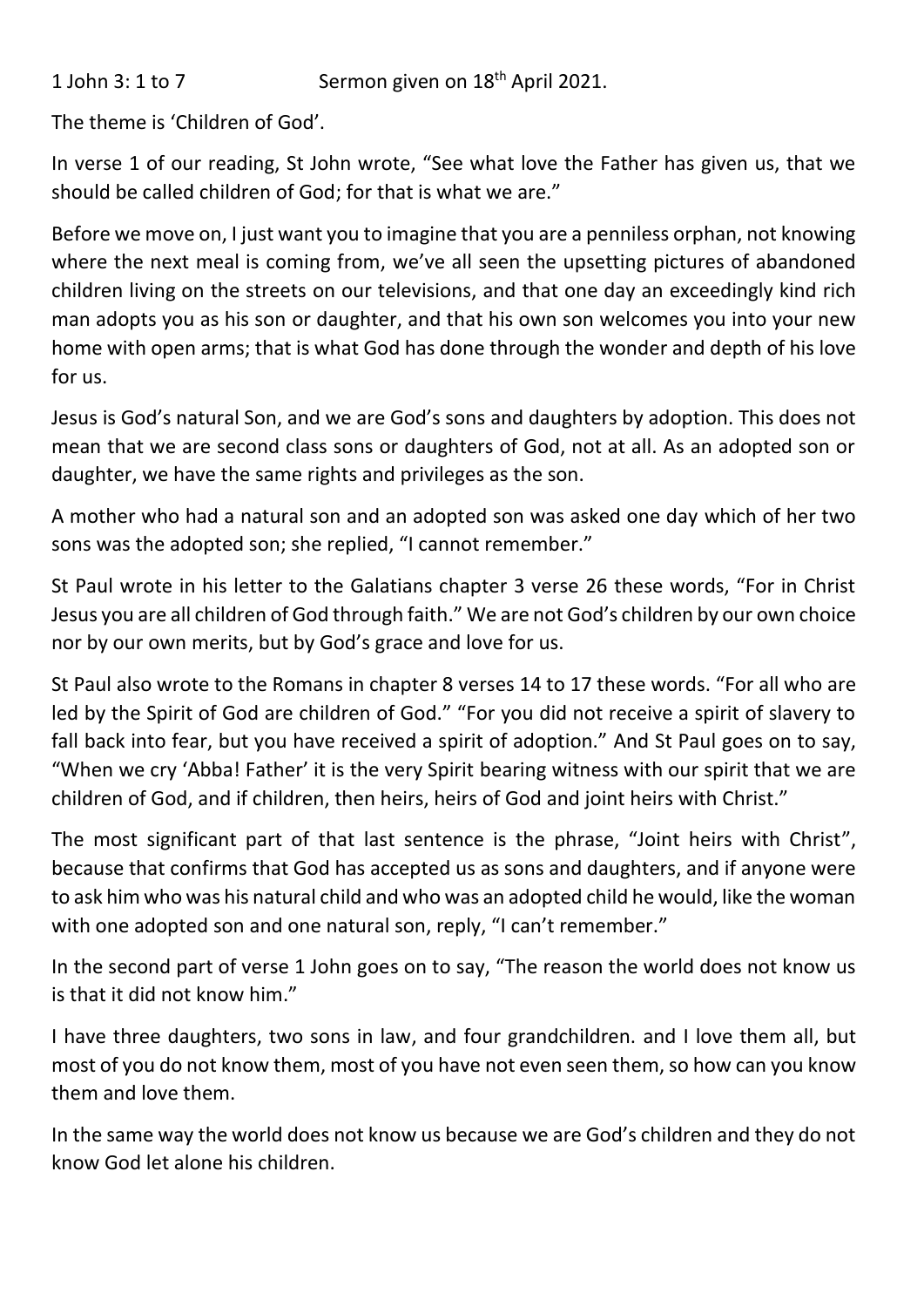Verse 2 speaks of things to come, John wrote, "Beloved, we are God's children now; what we will be has not yet been revealed."

When I saw my children as babies the thought often went through my mind of what they would achieve when they grew up. I have to say that I have been amazed and humbled by them in the life they now lead and in the work that they do, and I am sure that many of you can say the same thing about your children now that they are adults.

I often used to think of Martin Luther King's parents, who at his baptism, would not have known that one day their little boy would help change the hearts and minds of the entire American people in relation to the black Americans.

But John goes on to say, "What we do know is this: when he is revealed to us, we will be like him, for we will see him as he is." In 1 Corinthians 13 verse 12 St Paul wrote, "For now we see in a mirror dimly, but then we will see face to face."

In John's day mirrors were polished brass or bronze and the reflected image was very poor compared to our glass mirrors, so people in those days had never seen a perfect image of themselves, so the phrase, 'see in the mirror dimly', meant more to them than it does to us.

St. Paul wrote to the Corinthians in his first letter at chapter 2 verse 9 these words, "But as it is written, what no eye has seen, nor ear heard, nor the human heart conceived, what God has prepared for those who love him."

Let us look at that statement in a bit more detail, first "What no eye has seen."

I am confident that we have all stood and admired the beautiful scenery around us or seen the beauty of innocence in the face of a child, but St Paul is saying that whatever beautiful things we have seen, nothing will compare with the beauty that will be revealed to us.

Similarly, "Nor ear heard." Again, we have all heard the beautiful sounds of the birds, and of the beautiful music played in this church by our organist, but St Paul is again saying, 'You haven't heard anything yet', because we have no concept of what God has prepared for us who love him.

However, we do have a glimpse of what it will be like, because Jesus is the embodiment of the future reality that we will inherit; at Easter God made it clear that Jesus was and is God's gift to us, and that imitating Christ will bring us to the future that St. John promises for those who love him.

The disciple John wrote in verse 3 of our reading, "And all who have this hope in him purify themselves, just as he is pure." Hope is an important emotion which generates action, for example, I hoped to go and see my youngest daughter at Easter time with whom, in this new reality, I bubble with, and because it was my hope, I prepared for it, by agreeing with John our rector that I would not be available on Easter Sunday.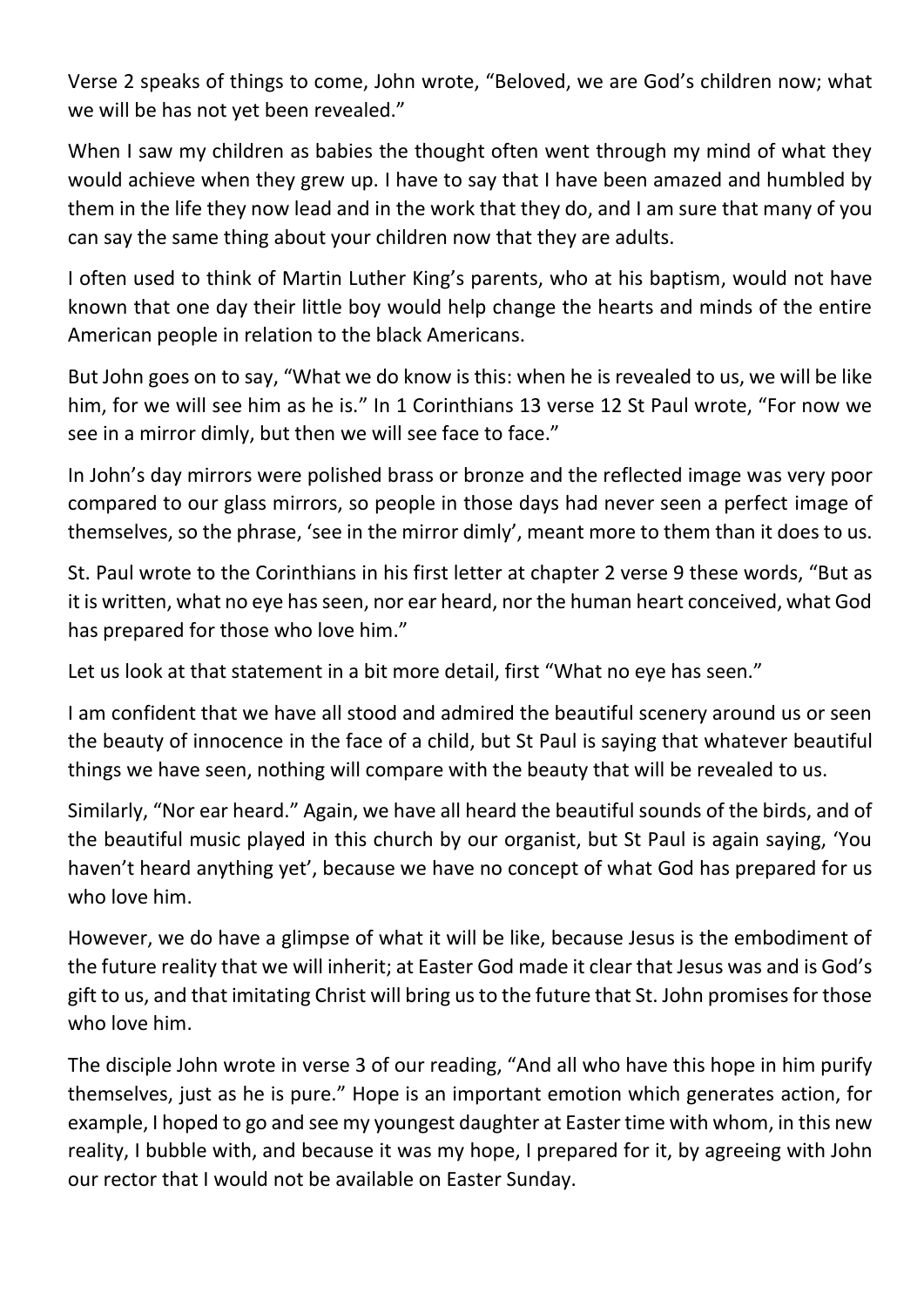In the same way we must try and prepare ourselves to meet and stand before Christ on our judgement day, and as a part of that preparation we are to purify ourselves as he is pure. However, as we all know, to be like Jesus in this life is impossible, but nevertheless we can all strive to do our best in the knowledge that when we stand before Christ, he will complete the process for us.

There is a change in John's letter from verse 4 to 6 which deals with sin. Verse 4 to 6 reads, "Everyone who commits sin is guilty of lawlessness; sin is lawlessness. You know that he was revealed to take away sins, and in him there is no sin. No one who abides in him sins; no one who sins has either seen him or known him."

I struggled with verses 4 to 6 because it implies that I've neither seen Christ nor ever known him because of my sins, but that for me is not the right interpretation of these verses.

To get a better understanding of what John meant I am going to quote from the beginning of John's letter where in chapter 1 verse 8 he wrote.

"If we say that we have no sin, we deceive ourselves and the truth is not in us." "If we confess our sins, he who is faithful and just will forgive us our sins and cleanse us from all unrighteousness. If we say that we have not sinned we make him a liar, and his word is not in us." Here John admits that everybody is a sinner, so how do we reconcile that with verses 4 to 6.

There is, I believe, a difference between the isolated act of sinning for which we repent, and endeavour not to do again, and for which John acknowledges in chapter 1 of his letter just read out, and the settled persistent act of sinning and lawlessness without a thought or care for anyone or anything. I do not think that John is saying that occasional or inadvertent sin for which we repent, is what John is talking about in verses 4 to 6.

St. Paul wrote to the Romans chapter 7 verse 18 and 19 these words, "I can will what is right, but I cannot do it. For I do not do the good I want, but the evil I do not want is what I do." Now if St Paul experienced the burden of sin, then I'm sure that we have all experienced it as well. And like St Paul, we would all like to do what is right rather than doing what is wrong. However, in our humanity and weakness we are destined to always fall short of perfection, but those who love God and want to please him will never give up trying to do better.

The last verse 7 reads, "Little children, let no one deceive you. Everyone who does what is right is righteous, just as he is righteous."

In John's day there were perverse people who said that you could be righteous without bothering to practice righteousness, and John strongly refutes that possibility in verse 7 of our reading by writing, "Only those who do right are righteous." So perhaps as a part of our decision making, we should ask ourselves, "Would Jesus do that."